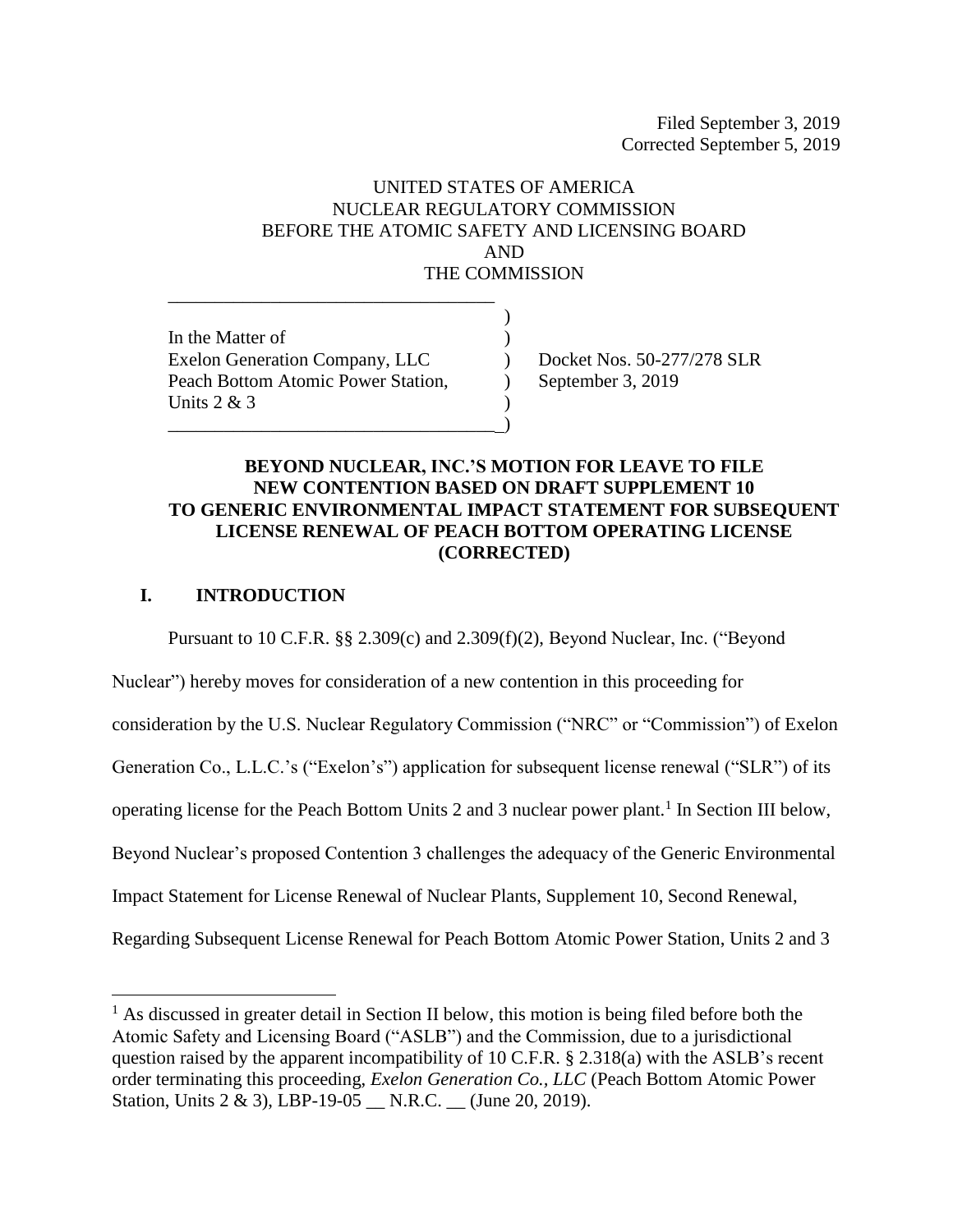(NUREG-1437, Supp. 10, Second Renewal, Draft Report for Comment) (July 2019) ("Draft GEIS Supp. 10"). As discussed in Contention 3, the Draft GEIS Supp. 10 fails to satisfy the National Environmental Policy Act ("NEPA") or NRC implementing regulations because it lacks an adequate discussion of the environmental impacts of design basis accidents.<sup>2</sup>

### **II. JURISDICTION**

 $\overline{a}$ 

In LBP-19-05, the ASLB denied Beyond Nuclear's initial hearing request and terminated this proceeding. *Id.,* slip op. at 24. Thus, LBP-19-05 appears to have ended the ASLB's jurisdiction over any new or supplemental hearing requests, including this one. However, Beyond Nuclear has appealed LBP-19-05 to the NRC Commissioners and no final decision has issued yet. Therefore, 10 C.F.R. § 2.318(a) appears to countermand the ASLB and give the Presiding Officer continuing jurisdiction to consider new contentions up until the time of a decision by the Commissioners. 3 *See also USEC, Inc.* (American Centrifuge Plant), Order (Regarding Jurisdiction) (Unpublished, Oct. 20, 2005) (NRC Accession No. ML052930319). Under the circumstances, and in an abundance of caution, Beyond Nuclear has filed this motion before both the ASLB and the Commission in order to ensure that this motion is considered by the appropriate body.

<sup>&</sup>lt;sup>2</sup> Beyond Nuclear has standing to participate in this proceeding, as established in LBP-19-05.

<sup>&</sup>lt;sup>3</sup> As stated in the regulation: "The presiding officer's jurisdiction in each proceeding terminates when the period within which the Commission may direct that the record be certified to it for final decision expires, when the Commission renders a final decision, or when the presiding officer withdraws from the case upon considering himself or herself disqualified, whichever is earliest."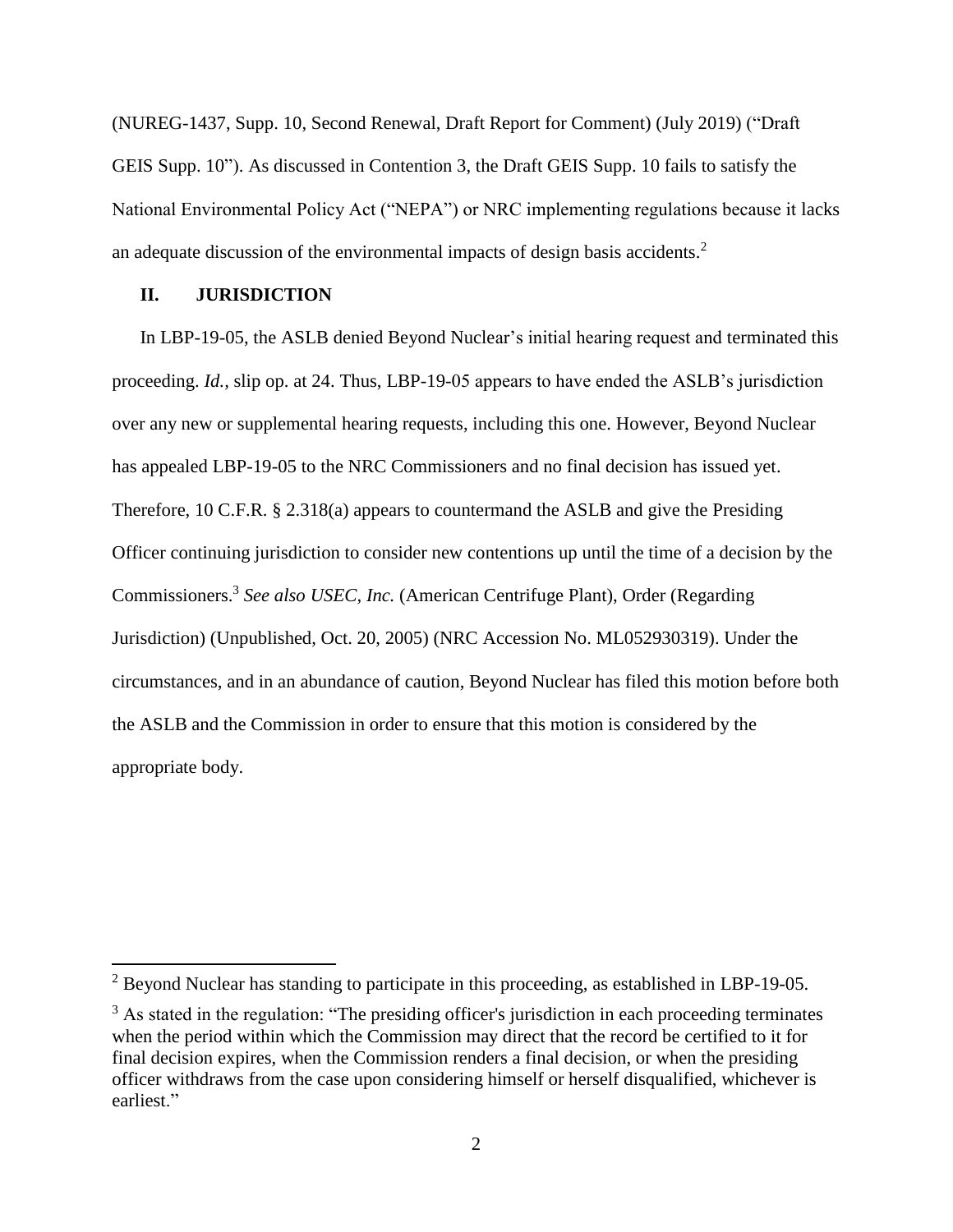#### **III. CONTENTION 3**

#### **A. Statement of Contention**

The Draft GEIS Supp. 10 violates NEPA and NRC implementing regulation 10 C.F.R. § 51.71 in three significant ways:

- 1. The GEIS purports to rely on the Category 1 determination that design-basis accidents have no significant impacts, as set forth in Table B-1 of 10 C.F.R. Part 51, Subpart A, Appendix A. *Id.* at 4-99 ("[T]he GEIS (NRC 2013a) addresses design-basis accidents as a Category 1 issue and concludes that the environmental impacts of design-basis accidents are of SMALL significance for all nuclear power plants."). Table B-1, however, applies only to initial license renewal and not to subsequent license renewal. *See* Section III.B.2 below. Thus, NEPA requires that the Draft GEIS Supp. 10 must present a full discussion that "considers and weighs the environmental effects" of operating Peach Bottom Units 2 and 3 for an additional twenty years. 10 C.F.R. § 51.71(d). *See also Robertson v. Methow Valley Citizens Council,* 490 U.S. 332, 349 (1989 (NEPA requires a federal agency to take a "hard look" at potential environmental consequences by preparing an EIS prior to any "major Federal action[] significantly affecting the quality of the human environment.").
- 2. Because it relies on Category 1 and Table B-1, the Draft GEIS Supp. 10 does not claim to have incorporated the 1996 License Renewal GEIS and the 2013 Revised License Renewal GEIS by reference pursuant to 10 C.F.R.  $\S$  51.71(a). If the Staff intends to incorporate the 1996 and 2013 environmental analyses into Draft GEIS Supp. 10, it should explicitly make that assertion and follow NRC regulations and guidance for incorporation by reference. *See Florida Power & Light Co.* (Turkey Point Nuclear

3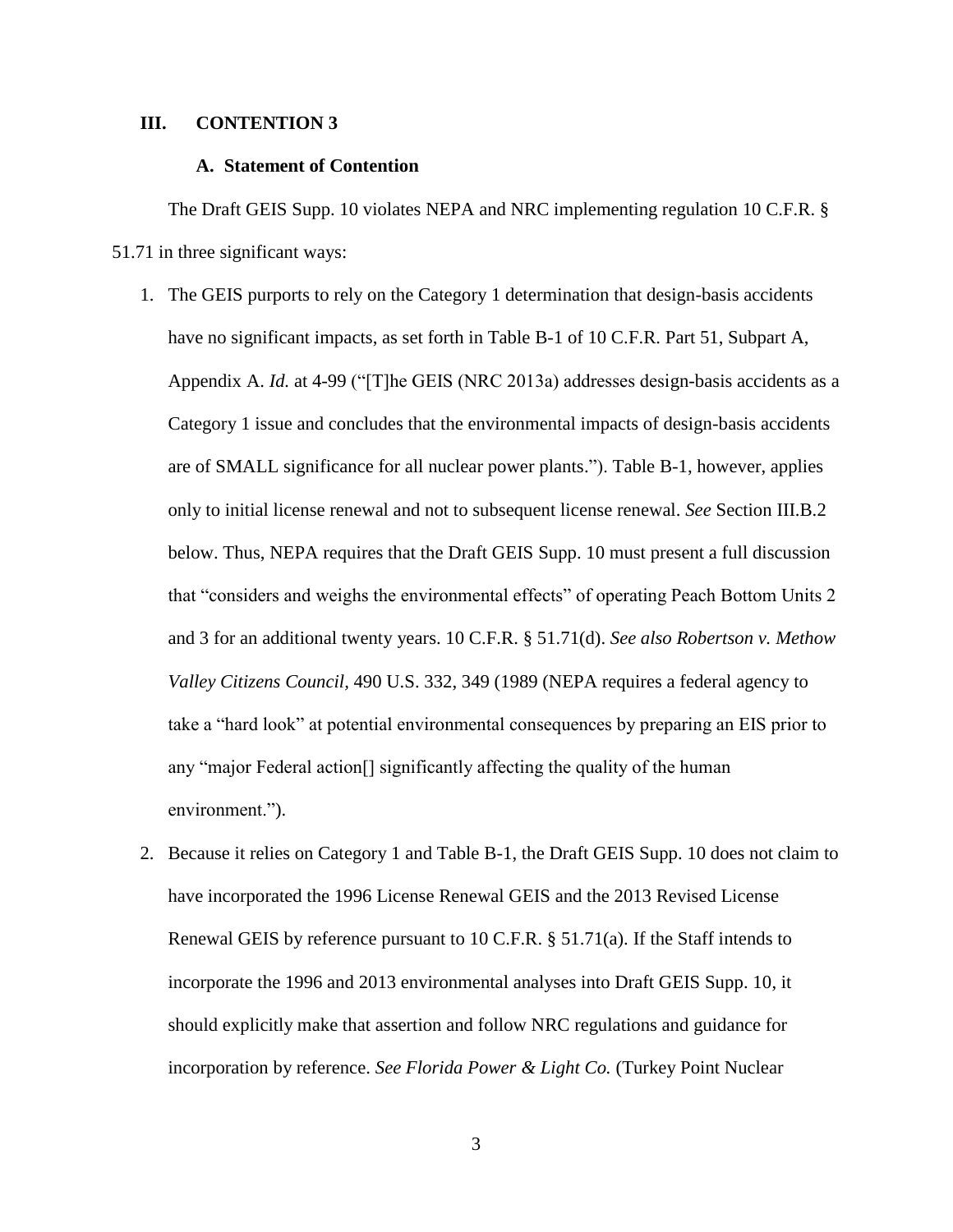Generating, Units 3 and 4), LBP-16-08, 83 N.R.C. 417, 432 and n. 98 (2016), *aff'd on other grounds,* CLI-16-18, 84 N.R.C. 167 (2016) (holding that to incorporate another environmental study by reference, an environmental document must (1) make specific reference to the material incorporated, (2) consider environmental changes that occurred after the incorporated study was prepared, and (3) consider the environmental effects of the specific license at issue.). *See also* 40 C.F.R. § 1502.21 (adopted in 10 C.F.R. Part 51, Subpart A, App. A § 1(b)); and NUREG-1555, Standard Review Plans for Environmental Reviews for Nuclear Power Plants (Oct. 1999)) (the Staff's own guidance for preparing environmental impact statements).

3. Appendix E of Draft GEIS Supp. 10 does contain one brief and specific discussion of the findings of the 1996 License Renewal GEIS and the 2013 Revised License Renewal GEIS in relation to Peach Bottom:

> As stated in Section 5.3.2 of the 1996 GEIS, the NRC staff assessed the environmental impact from design-basis accidents in the individual plant-specific EISs at the time of the initial license application review. Since the licensee is required to maintain the plant within acceptable design and performance criteria, including during any license renewal term, the NRC staff would not expect environmental impacts to change significantly. Therefore, additional assessment of the environmental impacts from design-basis accidents is not necessary (NRC 2013a).

*Id.* at E-2. However, this discussion is legally deficient in the following respects:

a. First, Draft GEIS Supp. 10 does not address significant developments that have occurred since the 2013 Revised License Renewal GEIS was issued. *Florida Power & Light Co.,* 83 N.R.C. at 432, or even claim to have surveyed the current level of knowledge regarding accident risks posed by operating nuclear reactor safety equipment beyond 60 years. The NRC has expended considerable time and resources studying the effects of long-term aging on the safety of nuclear reactor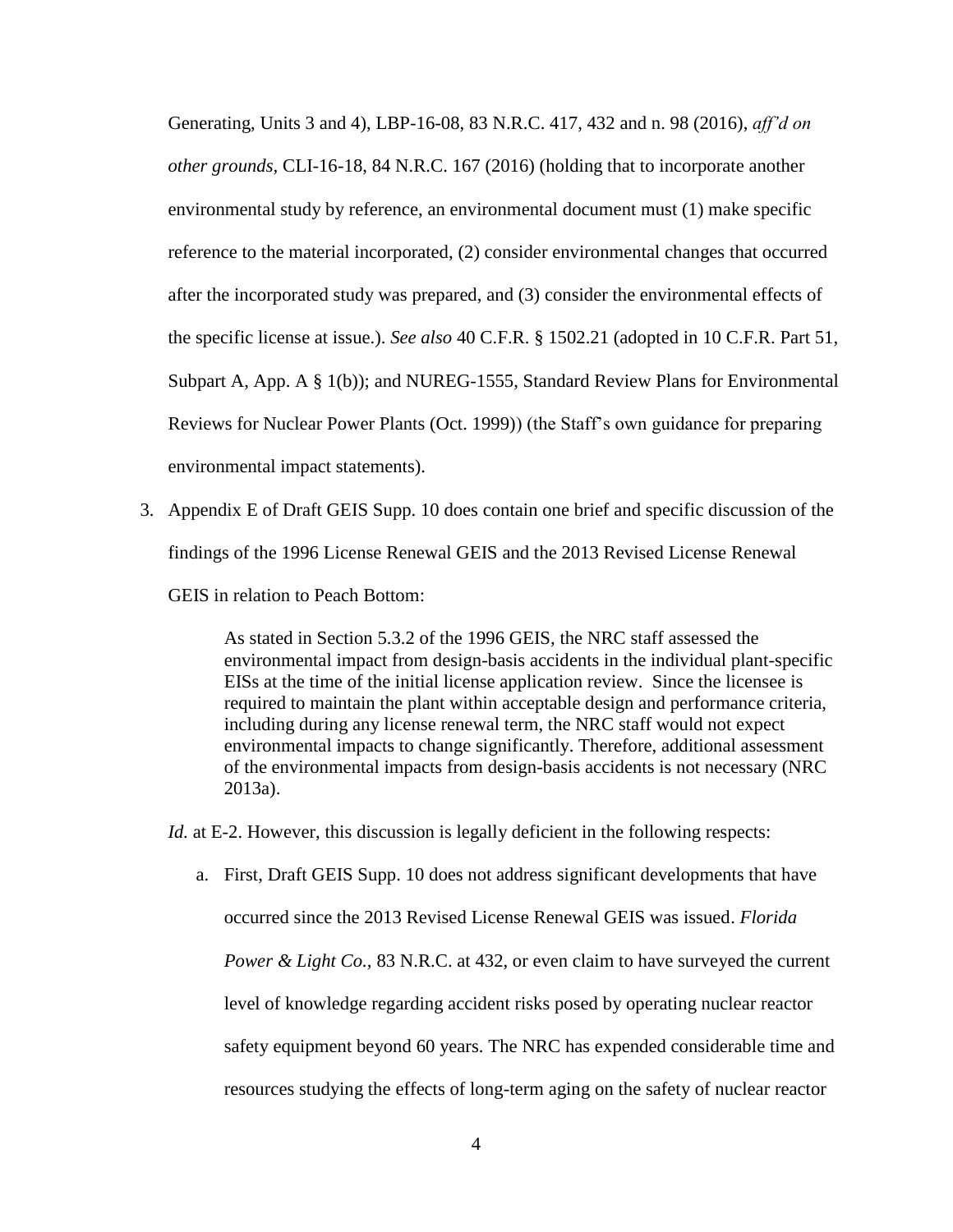operation, and has found significant uncertainties in current understanding of how aging may affect the safety of reactor operation in the future. Yet, the Draft GEIS Supp. 10 contains no mention of this work. Studies that should have been addressed, for example, include a five-volume report issued by the NRC in 2014, the Expanded Materials Degradation Assessment ("EMDA"). NUREG/CR-7153, ORNL/TM-2013/532, Oct. 2014) ("EMDA Report"). The EMDA Report identifies multiple examples of knowledge deficiencies regarding management of aging reactor safety equipment. *See* Section III.B.3 below for greater factual detail. Similarly, the Draft GEIS Supp. 10 fails to address the environmental implications of reactor aging issues identified by the NRC Staff in SECY-14- 0016, Memorandum from Mark A. Satorius, NRC Executive Director of Operations, to NRC Commissioners, re: Ongoing Staff Activities to Assess Regulatory Considerations for Power Reactor Subsequent License Renewal (Jan. 31, 2014) (NRC ADAMS Accession No. ML14050A306). These issues, characterized by the Staff as "the most significant technical issues challenging [reactor] operation beyond 60 years," include reactor pressure vessel embrittlement; irradiation-assisted stress corrosion cracking of reactor internals, concrete structures and containment degradation; and electrical cable qualification and condition assessment. *Id.,* Enclosure 1 at 2-3. As stated by senior NRC management, "it is the industry's responsibility to resolve these and other issues to provide the technical bases to ensure safe operation beyond 60 years." *Id.* at 3. Beyond Nuclear is aware of no determination that these issues have been resolved since publication of SECY-14-0016.

5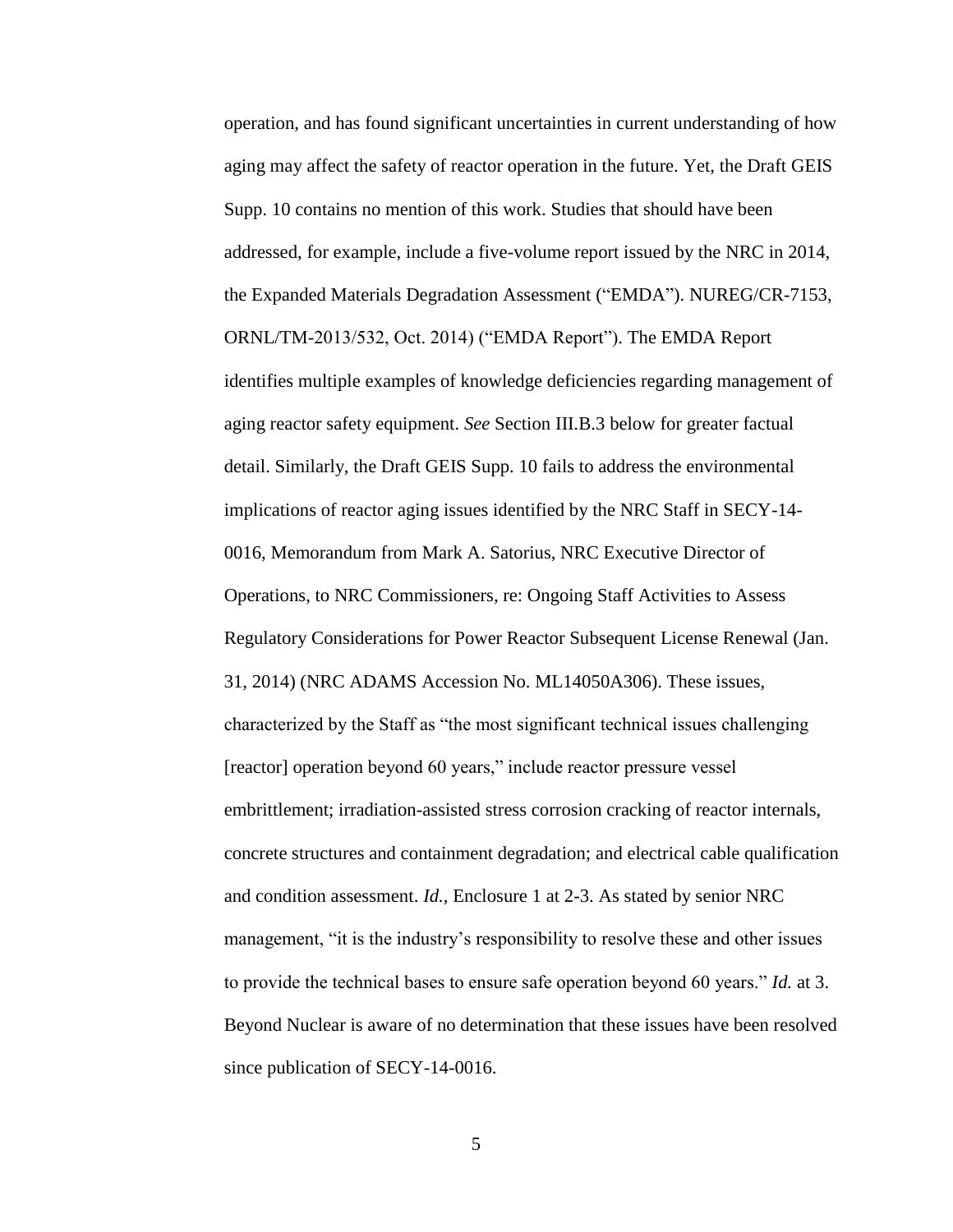b. By stating that the NRC's regulatory requirements for safe operation under the Atomic Energy Act will ensure that no changes occur in the severity of environmental impacts of design-basis accidents at Peach Bottom Units 2 and 3, the NRC Staff confuses Atomic Energy Act compliance with NEPA compliance. It is well-established that NEPA's requirements are independent of other statutes and must be complied with "unless specifically excluded by statute or existing law makes compliance impossible." *Limerick Ecology Action v. NRC,* 869 F.2d 719, 729 (3rd Cir. 1989) (citing *Public Service Co. of New Hampshire v. NRC,*  582 F.2d 77, 81 (1st Cir. 1978)). Both the EMDA Report and SECY-14-0016 identify significant uncertainties regarding the safety of operating nuclear reactors during a second license renewal term, due to a lack of knowledge regarding the behavior of safety components that have aged more than sixty years. Any "reasonable assurance" finding made by the NRC under the Atomic Energy Act regarding the safety of operating Peach Bottom for more than sixty years "does not describe a probability of failure so low as to dismiss the potential consequences of such a failure." *State of New York v. NRC,* 681 F.3d 471, 478 (D.C. Cir. 2012). In *State of New York,* the court found that a "reasonable assurance" finding regarding the likelihood that permanent spent fuel storage will be available was "a far cry from finding the likelihood of nonavailability to be 'remote and speculative.'" *See also* 40 C.F.R. § 1502.22, which provides "guidance" to the NRC (74 NRC at 444) that "when an agency is evaluating reasonably foreseeable significant adverse effects on the human environment in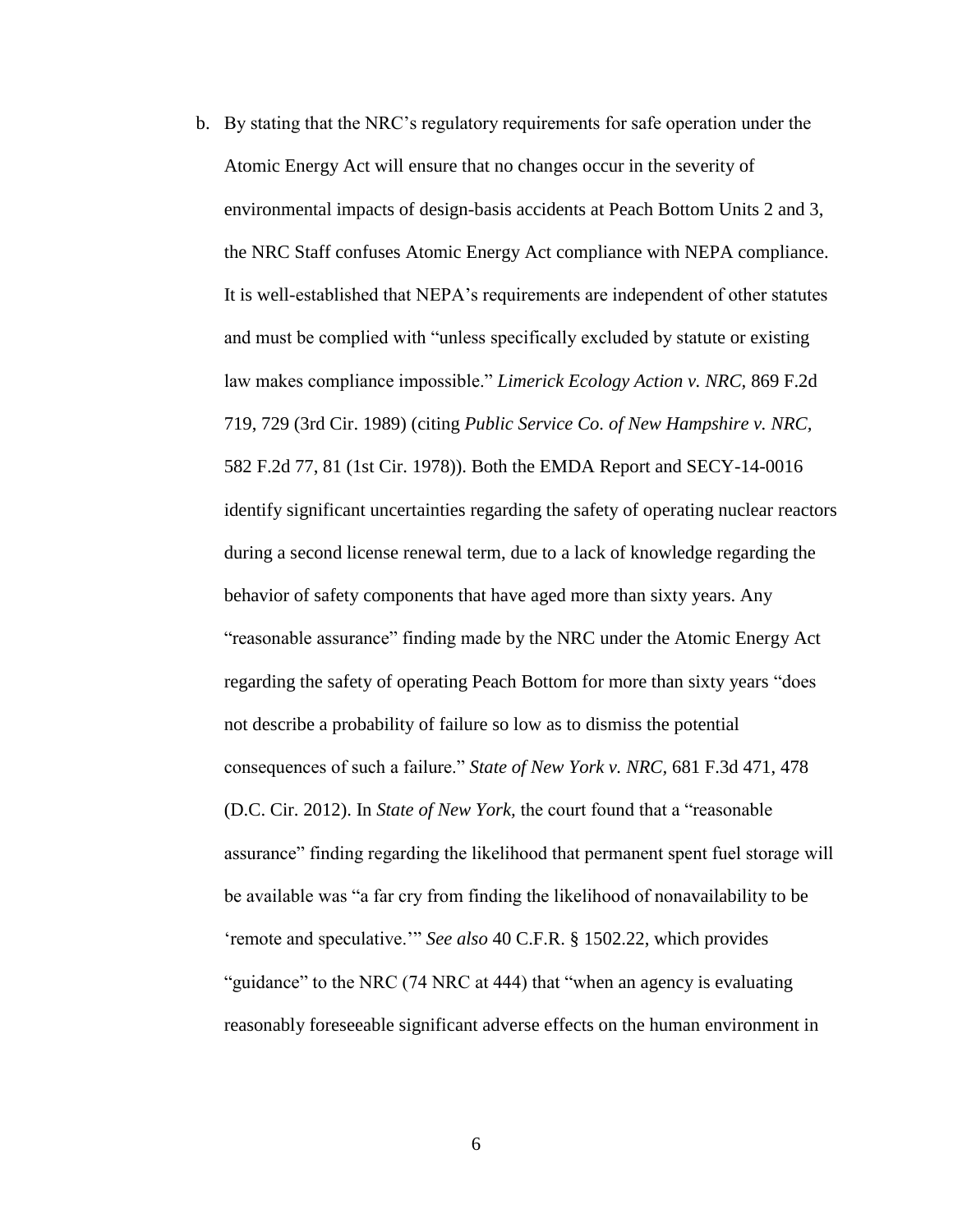an environmental impact statement and there is incomplete or unavailable information, the agency shall always make clear that such information is lacking." Here, having identified significant and unresolved uncertainties regarding the safety of operating nuclear reactors far into the future with aging equipment, the NRC has no basis for equating a reasonable assurance finding with a finding of no significant environmental impacts.

#### **B. Basis Statement**

#### **1. Introduction: Requirements of NEPA**

NEPA implements a "broad national commitment to protecting and promoting environmental quality." *Louisiana Energy Services, L.P.* (Claiborne Enrichment Center), CLI-98-3, 47 NRC 77, 87 (1998) (quoting *Robertson v. Methow Valley Citizens Council,* 490 U.S. 332, 348 (1989) and citing 42 U.S.C. § 4331). NEPA has two key purposes: to ensure that the agency "will have available, and will carefully consider, detailed information concerning significant environmental impacts" before it makes a decision; and to guarantee that "the relevant information will be made available to the larger audience that may also play a role in the decision-making process and implementation of that decision." *Robertson*, 490 U.S. at 349.

In fulfilling NEPA's first purpose of evaluating the environmental impacts of its decisions, NEPA requires a federal agency to take a "hard look" at potential environmental consequences by preparing an EIS prior to any "major Federal action[] significantly affecting the quality of the human environment." *Robertson,* 490 U.S. at 349; 42 U.S.C. § 4332(c). The "hallmarks of a 'hard look' are thorough investigation into environmental impacts and forthright acknowledgment of potential environmental harms." *National Audubon Society v. Dep't of Navy*, 422 F.3d 174, 185 (4th Cir. 2005).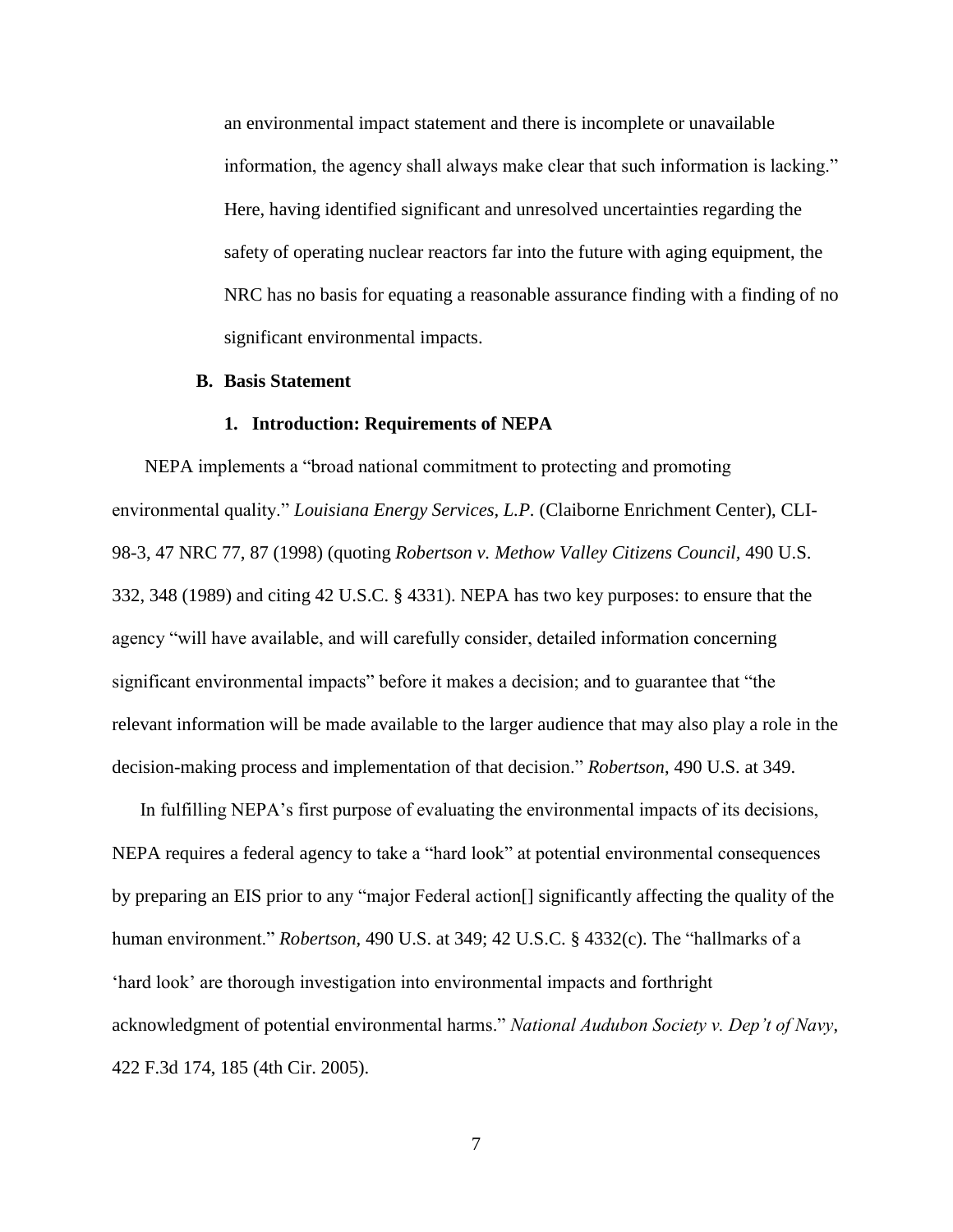In fulfilling NEPA's second purpose of public participation, the agency's environmental analysis must be published for public comment "to permit the public a role in the agency's decision-making process." *Robertson,* 490 U.S. at 349-50; *Hughes River Watershed Conservancy v. Glickman,* 81 F.3d 437, 443 (4th Cir. 1996). NRC's Part 51 regulations also allow interested members of the public to participate in the environmental decision-making process through the NRC's hearing process. 10 C.F.R. §51.104(a).

#### **2. NRC implementing regulations do not allow application of Category 1 determinations to subsequent license renewal applicants.**

NRC regulations in 10 C.F.R. Part 51 establish parallel sets of requirements for both license applicants and the NRC Staff. This regulatory scheme must be seen as a whole because the NRC Staff bases its own environmental analyses on environmental reports prepared by license applicants. In addition, both sets of regulations rely for provisions related to license renewal on the same GEIS: the 1996 License Renewal GEIS as revised in 2013.

### **a. NRC's NEPA implementing regulations contain no exemptions for consideration of environmental impacts in environmental reports for subsequent license renewal applications.**

10 C.F.R. § 51.53(c)(2) establishes general requirements for environmental reports by license renewal applicants. Section 51.53(c)(2) requires an operating license renewal applicant (other than an applicant for initial license renewal) to describe, *inter alia,* "the affected environment around the plant," the "environmental impacts of alternatives," and "any other matters described in  $\S 51.45(a)$ ." Section  $51.45(a)$ , requires, in turn, that the Environmental Report must include the following information:

*Analysis*. The environmental report must include an analysis that considers and balances the environmental effects of the proposed action, the environmental impacts of alternatives to the proposed action, and alternatives available for reducing or avoiding adverse environmental effects. . . . The environmental report must also contain an analysis of the cumulative impacts of the activities to be authorized by the limited work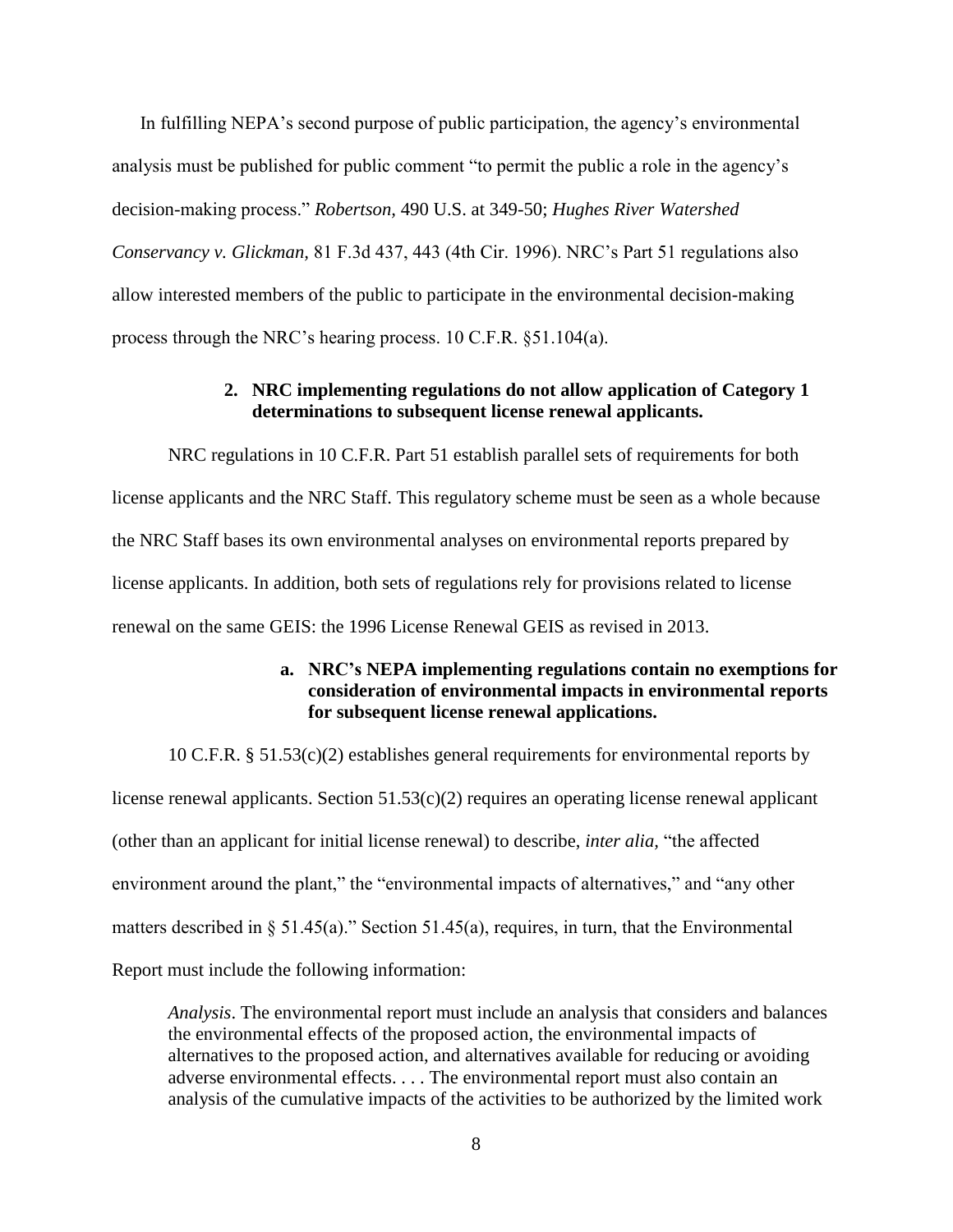authorization, construction permit, or combined license in light of the preconstruction impacts described in the environmental report. . . . The analyses for environmental reports shall, to the fullest extent practicable, quantify the various factors considered. To the extent that there are important qualitative considerations or factors that cannot be quantified, those considerations or factors shall be discussed in qualitative terms. The environmental report should contain sufficient data to aid the Commission in its development of an independent analysis.

The NRC has no NEPA regulations that apply to subsequent license renewal applicants. Applicants seeking an "initial renewed license," however, may rely on 10 C.F.R. § 51.53(c)(3) to be excused from addressing "Category 1" environmental impacts in Table B-1 of 10 C.F.R. Part 51, Subpart A, Appendix A. The rationale for the Category 1 exemptions is that their environmental impacts were generically addressed in the 1996 License Renewal GEIS, as revised in 2013. Table B-1, note 1. In its Environmental Report, Exelon has disregarded the plain language of 10 C.F.R. § 51.53(c)(3) and omitted discussion of all Category 1 environmental impacts, including the environmental impacts of design-basis accidents. *Id.* By its own terms, however, Section 51.53(c)(3) applies only to applicants "seeking an *initial* renewed license" and not to applicants for subsequent license renewal like Exelon. *See also* Proposed Rule, Environmental Review for Renewal of Nuclear Power Plant Operating Licenses, 56 Fed. Reg. 47,016, 47,017 (Sept. 17, 1991) (stating that "the part 51 amendments [including 10 C.F.R. § 51.53(c)(3) and Table B-1 in Appendix B of 10 C.F.R. Part 51] apply to one renewal of the initial license for up to 20 years beyond the expiration of the initial license.").

#### **b. NRC's NEPA implementing regulations contain no exemptions for consideration of environmental impacts in environmental impact statements for subsequent license renewal applications.**

The NRC's general regulations for the content of environmental impact statements prepared by the agency staff are found in 10 C.F.R. § 51.71. Requirements for environmental impact statements for license renewal are found in 10 C.F.R. § 51.71(d) and 10 C.F.R. §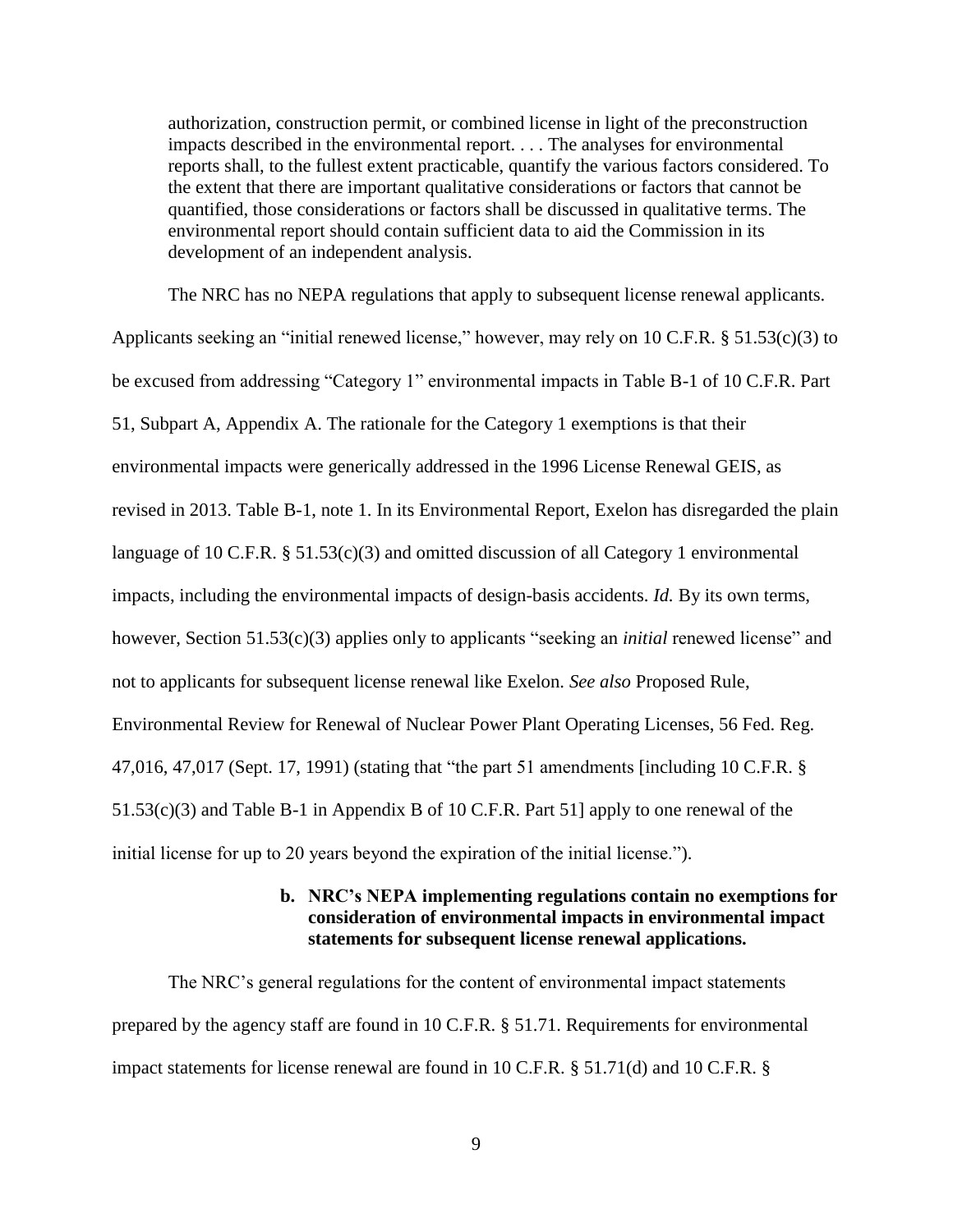51.95(c). Section 51.71(d) states that a draft supplemental environmental impact statement for license renewal "will rely on conclusions as amplified by the supporting information in the [License Renewal] GEIS for issues designated as Category 1 in appendix B to subpart A of this part." The reference to "appendix B" is to Table B-1, which lists design-basis accidents as Category 1 environmental impacts. And Table B-1 relies in turn on the 1996 License Renewal GEIS, as revised in 2013, for its determinations regarding the insignificance of environmental impacts designated as Category 1. *See* Table B-1, note 1.

Sections 51.71(d), and § 51.95(c) were promulgated in 1996, at the same time the License Renewal GEIS was issued. There is no mention of subsequent license renewal in the proposed version of that rule (Proposed Rule, Environmental Review for Renewal of Nuclear Power Plant Operating Licenses, 56 Fed. Reg. 47,016 (Sept. 17, 1991)); in the final rule (Final Rule, Environmental Review for Renewal of Nuclear Power Plant Operating Licenses 61 Fed. Reg. 28,467 (June 5, 1996)); or in the 1996 License Renewal GEIS that supports 10 C.F.R. § 51.71(d) and the Category 1 determinations of Table B-1. To the contrary, the 1996 License Renewal GEIS describes the "proposed action" addressed by the GEIS as allowing nuclear power plants to operate "for a maximum of 20 years past the terms of their *original* 40-year operating licenses." *Id.* at 2-28 – 2-29 (emphasis added).

Similarly, there is no mention of subsequent license renewal in the 2009 proposed amendments to the 1996 Final Rule (Proposed Amended Rule, 74 Fed. Reg. 38,117 (July 31, 2009)); or the 2013 Final Rule amending the 1996 rule (Final Amended Rule, 78 Fed. Reg. 37,312 (June 20, 2013)). Nor is there any mention of subsequent license renewal in the 2013 Revised License Renewal GEIS. Instead, the 2013 Revised License Renewal GEIS simply

10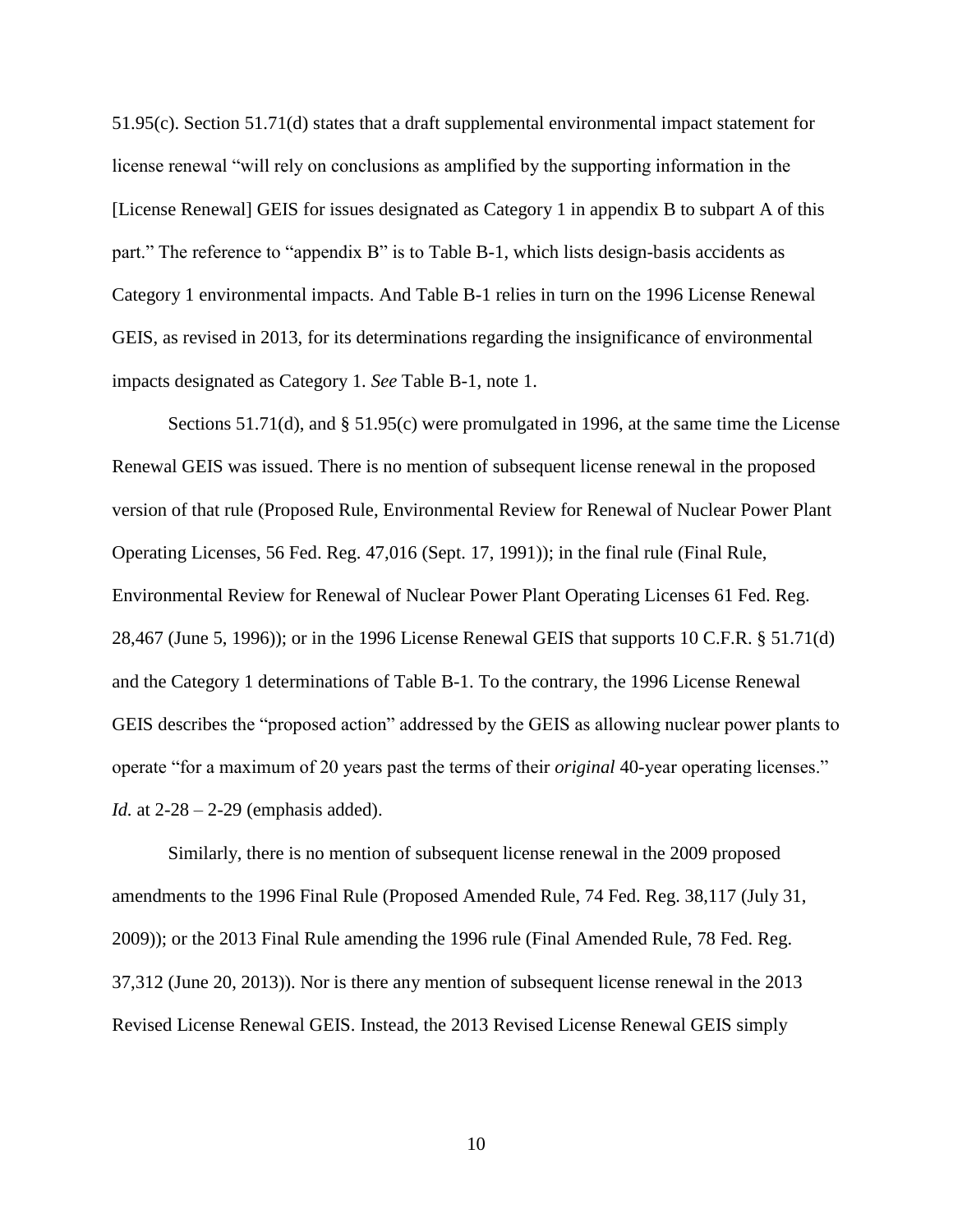"reviews and reevaluates" the findings of the 1996 License Renewal GEIS. *Id.* at 1-7. <sup>4</sup> *Nowhere*  does the 2013 Revised GEIS refer to a time frame totaling 80 years or a baseline of 60 years.<sup>5</sup>

Furthermore, in no proposed or final version of NRC regulations for the implementation of NEPA did the NRC change the language of 10 C.F.R. § 51.53(c)(3) to allow application of Category 1 environmental findings by any license renewal applicants other than "applicants seeking an initial renewed license."

In 10 C.F.R. § 51.71(d), the NRC simply had no reason to state that the Category 1 exception applied only to initial license renewals, because neither the rule nor the underlying 1996 GEIS applied to anything *other than* initial license renewals (*i.e.*, 40 plus 20 years). The 1996 GEIS explicitly describes the "proposed action" addressed by its analysis as allowing nuclear power plants to operate "for a maximum of 20 years past the terms of their *original* 40 year operating licenses." 1996 GEIS at 2-28–29 (emphasis added). The NRC could not allow licensees to rely upon generic review of Category 1 issues beyond the initial license renewal

 $\overline{a}$ 

<sup>&</sup>lt;sup>4</sup> For instance, the 2013 Revised GEIS asserts that the 1996 GEIS' conclusions regarding the environmental impacts of refurbishment activities are "valid and conservative." *Id.* at 2-3. And the 2013 Revised GEIS concludes that "[d]uring the license renewal term, commercial nuclear power plants would continue to operate in the same manner as they had during the *original*  license term." *Id.* (emphasis added)

<sup>&</sup>lt;sup>5</sup> In SECY-14-0016, the NRC Staff expressed its opinion that the 2013 Revised License Renewal GEIS is adequate to support subsequent license renewal. *Id.* at 3. But SECY-14-0016 does not state, nor does any evidence exist, that the 2013 Revised License Renewal GEIS specifically examined the environmental impacts of operating reactors for an additional twenty years beyond the initial renewed license term. The opinion of the NRC Staff is just an opinion. Unless it is published and offered for public comment, it cannot be relied upon to expand the scope of the 1996 GEIS or the 2013 Revised GEIS. *Perez v. Mortg. Bankers Ass'n*, 135 S. Ct. 1199, 1206 (2015) ("agencies [must] use the same procedures when they amend or repeal a rule as they used to issue the rule in the first instance.").

In any event, it is not possible to reconcile its opinion that the 2013 Revised License Renewal GEIS is adequate to support subsequent license renewal with its opinion – stated in the same memorandum – that subsequent license renewal raises technical issues that must be resolved in order to ensure safe operation. *See* Enclosure 1 at 2-3.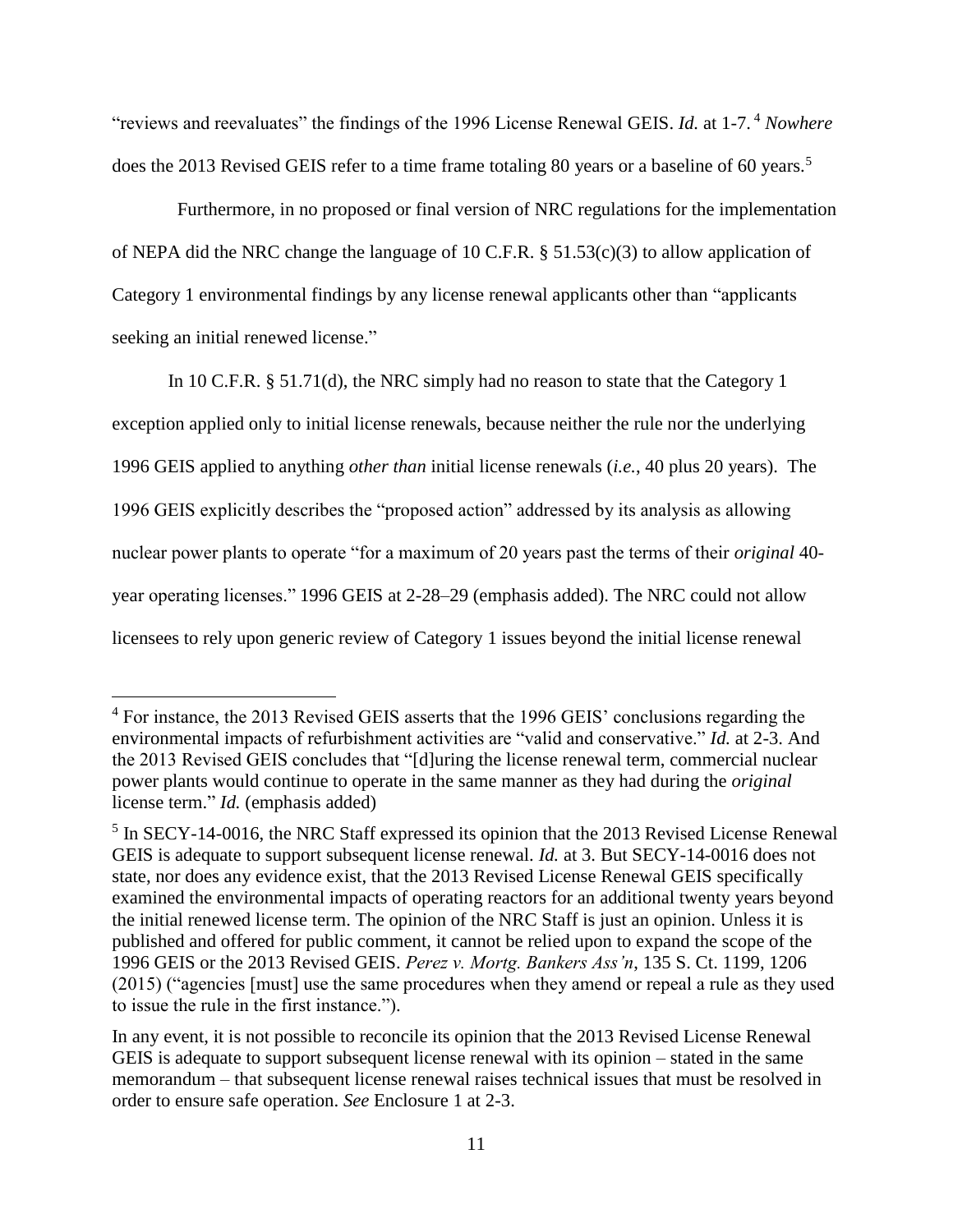term, because the agency never conducted a generic environmental analysis of impacts beyond the 60-year time frame to justify it. Thus, the NRC had no reason to state that Table B-1 would apply to subsequent license renewal applications (*i.e.*, 60 plus 20 years). The NRC *did* have a reason to notify license applicants that  $\S 51.53(c)(3)$  (and hence Table B-1) would only apply to the initial license renewal term, however. Having told licensees that "[n]o limit on the number of license renewals is specified" in NRC's Part 54 regulations,<sup>6</sup> the NRC reasonably clarified that the scope of its license renewal review under NEPA would be more limited in § 51.53(c)(3).

# **2. Factual basis**

A review of the literature on aging reactors demonstrates the existence of a number of

age-related issues whose implications for environmental risk should be addressed in Draft GEIS

Supp. 10. For instance, the 2014 EMDA Report, prepared by the NRC and the DOE, raised

concerns regarding "increased susceptibility to known degradation modes" and "new

mechanisms" of degradation during reactor operation after 60 years, as follows:

Extending reactor operation to beyond 60 years will increase the demands on materials and components. While operation beyond 60 will add additional time and neutron fluence, the primary impact will be increased susceptibility to known degradation modes, although new mechanisms are possible.

For the reactor core and primary systems, several key issues have been identified. Thermomechanical considerations such as aging and fatigue must be examined. Irradiation-induced processes must also be considered for higher fluences, particularly the influence of radiation induced segregation (RIS), swelling, and/or precipitation on embrittlement. Corrosion takes many forms within the reactor core and piping systems, although irradiation assisted stress corrosion cracking (IASCC) and PWSCC [primary water stress corrosion cracking] are of high interest in extended life scenarios.

Research in these areas can build upon other ongoing programs in the light water reactor (LWR) industry as well as other reactor materials programs (such as fusion and fast reactors) to help resolve these issues for extended LWR [light water reactor] life. In the secondary systems, corrosion is extremely complex. Understanding the various modes of corrosion and identifying mitigation strategies is an important step for long-term service.

 $\overline{a}$ 

<sup>6</sup> 1996 GEIS at 1-1.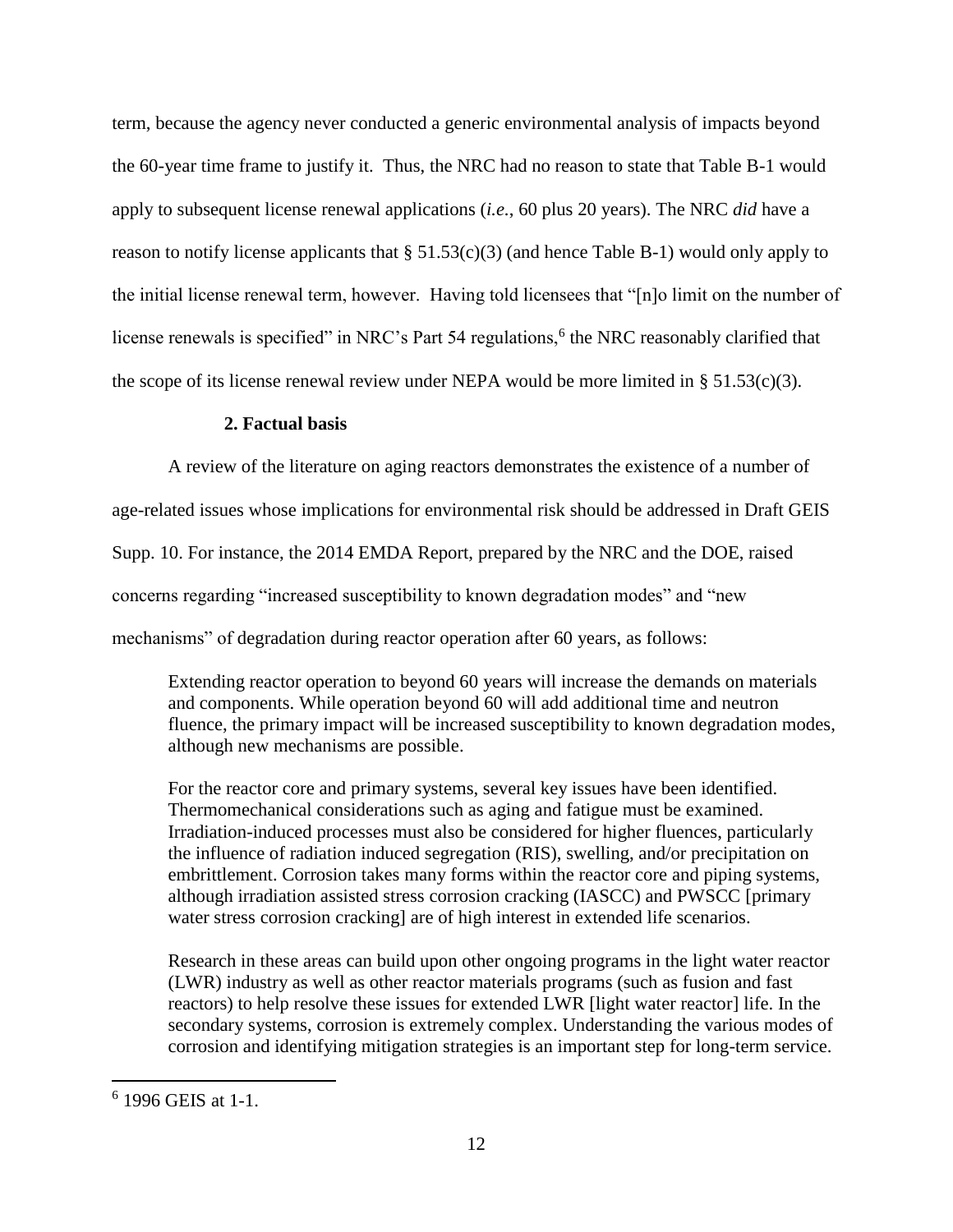For reactor pressure vessels, a number of significant issues have been identified for future research. Relatively sparse or nonexistent data at high fluences, for long radiation exposure (duration), and resulting high embrittlement create large uncertainties for embrittlement predictions. The use of test reactors at high fluxes to obtain high fluence data is not the most direct representation of the low flux conditions in RPVs. Lateblooming phases (LBPs), especially for high nickel welds, have been observed and additional experimental data are needed in the high fluence regime where they are expected. Other discussed issues include specific needs regarding application of the fracture toughness master curve, data on long term thermal aging, attenuation of embrittlement through the RPV wall, and the development of an embrittlement trend curve based on fracture toughness measurements.

Concrete structures can also suffer undesirable changes in properties with time, including adverse performance of its cement paste matrix or aggregate constituents under environmental influences (e.g., physical or chemical attack). Changes to embedded steel reinforcement as well as its interaction with concrete can also be detrimental to concrete's service life. Aging effects can be exacerbated if improper concrete specifications were used at the time of construction. A number of areas of research would help assess the long-term integrity of the reactor concrete structures.

Cable and cable insulation systems play an important role in the safety and operation of a nuclear power plant. Degradation of polymer insulation due to the combined effects of mechanical stress, elevated temperature, irradiation and high humidity environments (or complete submergence) has been observed, although there may be knowledge gaps for reactor long term operation.

EMDA Report, Vol. 1 at 3-4 (ML14279A321). The EMDA recommended further research on

these issues, and there is no indication they have been resolved.

SECY-14-0016, a high-level NRC memorandum to the Commissioners, also identifies a range of unresolved issues related to the safety of operating aging reactor equipment beyond 60 years. The NRC Staff has instructed licensees that they must "resolve" issues related to reactor pressure vessel embrittlement; irradiation-assisted stress corrosion cracking of reactor internals, concrete structures and containment degradation; and electrical cable qualification and condition assessment, in order to "provide the technical bases to ensure safe operation beyond 60 years." SECY-14-0016, Enclosure 1 at 2-3. Again, there is no indication that these issues have been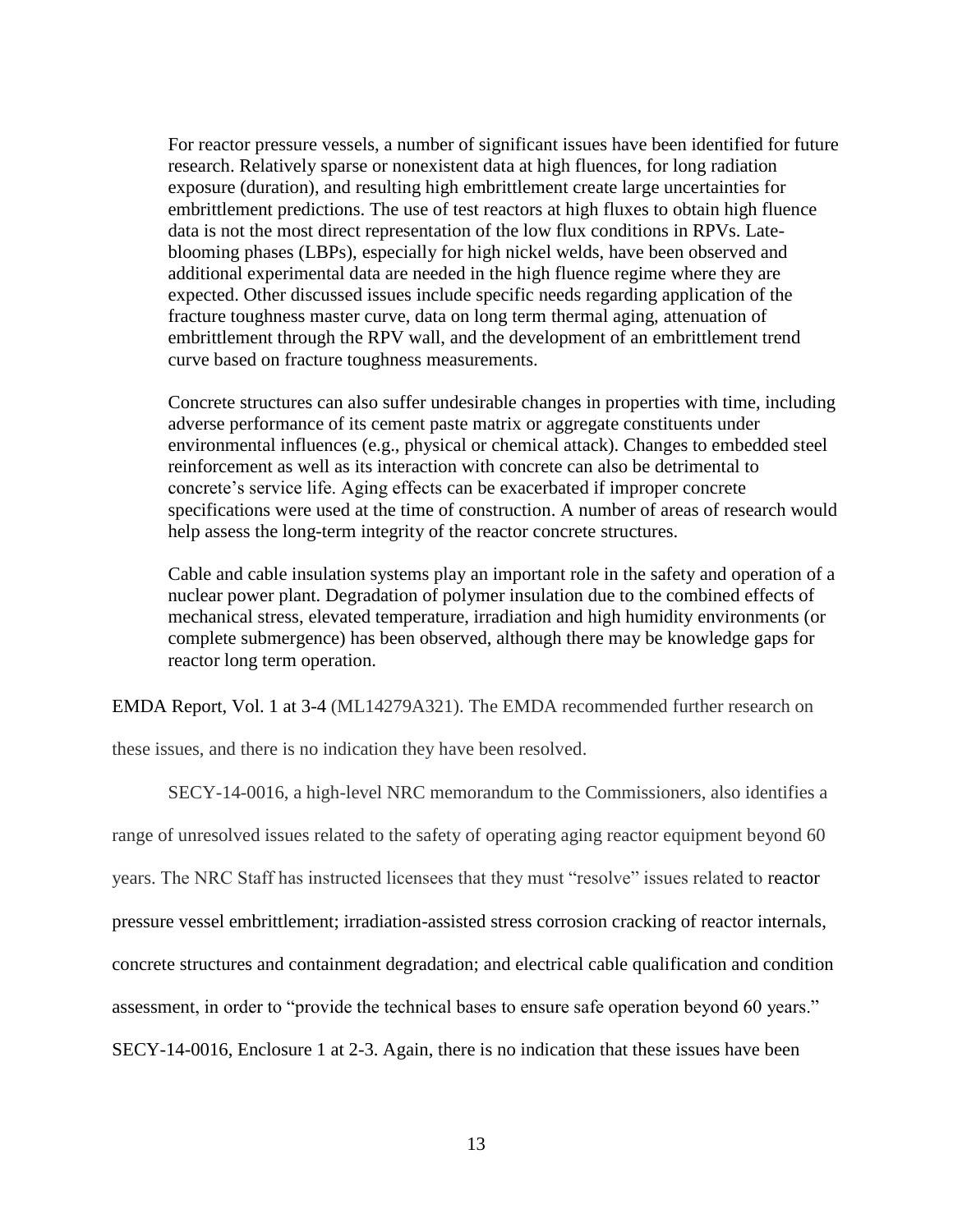resolved. The uncertainties raised by the EMDA Report and SECY-14-0016 regarding the risks of design-basis accidents must be addressed in order to satisfy NEPA.

#### **C. Demonstration that the Contention is Within the Scope of the Proceeding**

Contention 3 is within the scope of this SLR proceeding because it raises issues of

compliance with NEPA and NRC regulations for implementation of NEPA.

### **D. Demonstration that the Contention is Material to the Findings NRC Must Make to renew Exelon's operating license**

Contention 3 is material to the findings that NRC must make in order to ensure that the

NEPA review of Exelon's operating license application adequately considers the environmental

impacts of operating Peach Bottom Units 2 and 3 for twenty additional years beyond its current

60-year operating license term.

## **E. Concise Statement of the Facts or Expert Opinion Supporting the Contention, Along with Appropriate Citations to Supporting Scientific or Factual Materials**

As detailed in Section B. above (Basis Statement), Contention 3 relies on the facts and opinions stated by NRC officials in SECY-14-0016 and the EMD Report.

### **IV. BEYOND NUCLEAR HAS GOOD CAUSE TO FILE THIS MOTION AFTER THE INITIAL DEADLINE FOR HEARING REQUEST.**

Beyond Nuclear satisfies the three requirements of 10 C.F.R. § 2.309(c)(1) for

establishing good cause to submit Contention 3 after the initial November 11, 2018 deadline for filing hearing requests on Exelon's subsequent license renewal application. First, the information on which Contention 3 is based "was not previously available." 10 C.F.R.  $\S 2.309(c)(1)(i)$ . The NRC Staff's analysis of the environmental impacts of operating Peach Bottom Units 2 and 3 for a second license renewal term did not exist before publication of the Draft GEIS Supp. 10.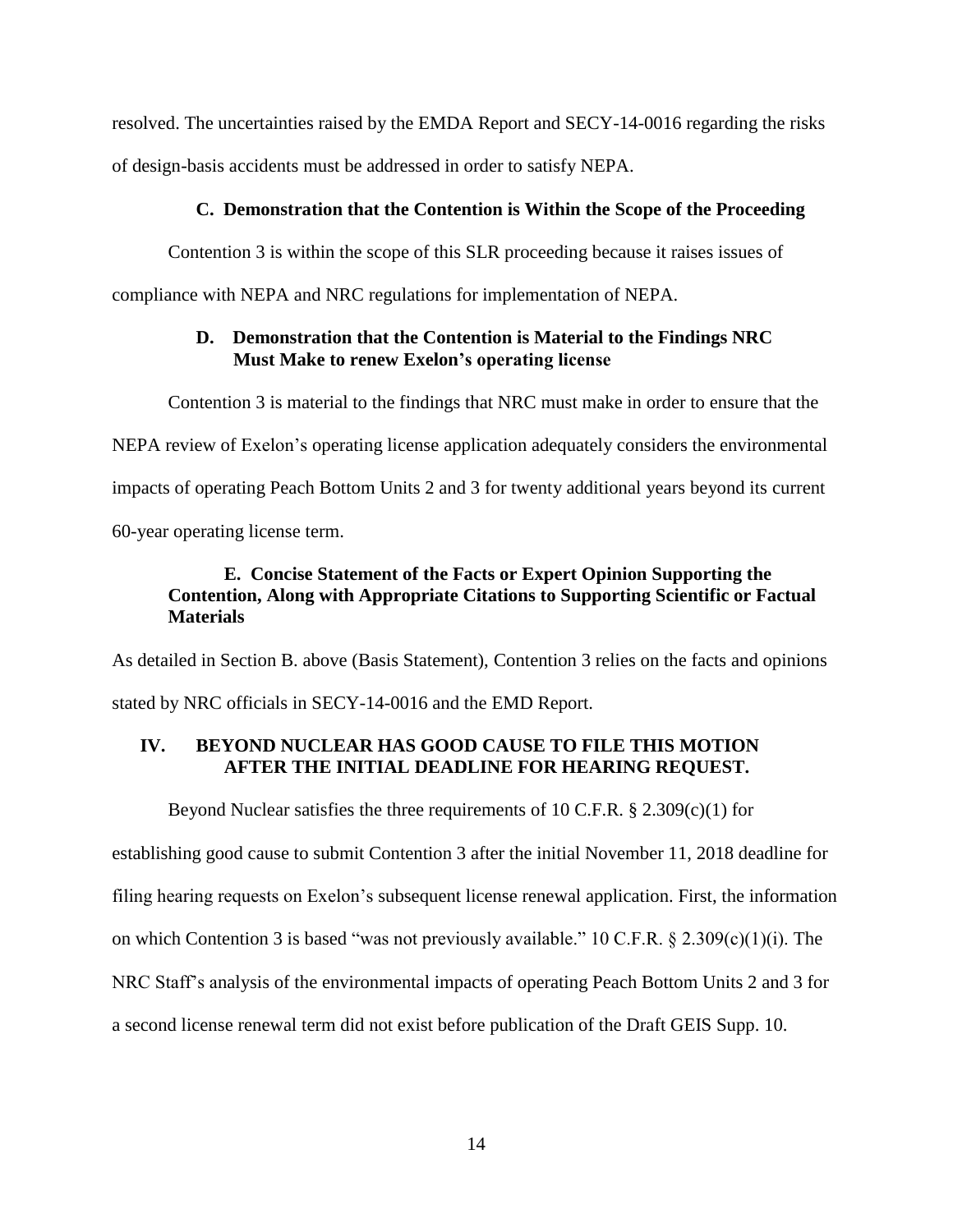Second, the information upon which the amendment to the contentions is based is "materially different" from the information that was previously available in Exelon's Environmental Report. 10 C.F.R. § 2.309(c)(1)(ii)). Draft Supp. 10 and the Environmental Report are materially different in the respect that they rely on different regulations to justify the applicability of Table B-1; and because the Draft GEIS Supp. 10 contains a discussion of the environmental impacts of design-basis accidents that did not appear in the Environmental Report.

Finally, this motion has been submitted in a "timely fashion based on the availability of the subsequent information." Beyond Nuclear's counsel received an e-mail notice of the availability of Draft Supp. 10 on August 3, 2019. *See* Attachment, E-mail to Diane Curran from [nrc\\_mail\\_2-1.Resource@nrc.gov](mailto:nrc_mail_2-1.Resource@nrc.gov) re: Notice of Availability Of Draft Supplement 10, Second Renewal To The Generic Environmental Impact Statement For License Renewal of Nuclear Plants Regarding Subsequent License Renewal For Peach Bottom Atomic Power Station Units 2 and 3. (While the message itself is dated August 2, counsel for Beyond Nuclear did not receive it until August 3 as shown by the attached cover sheet.) Contention 3 is being filed within 30 days of that notice, and therefore the timing of Contention 3 is reasonable. *See, e.g., Entergy Nuclear Vermont Yankee, LLC, and Entergy Nuclear Operations, Inc.* (Vermont Yankee Nuclear Power Station), LBP-07-15, 66 N.R.C. 261, 266 n.11 (2007) (finding that timeliness of contentions depends on "the facts and circumstances of each situation" and noting the general application of a 30-day period by many licensing board panels).